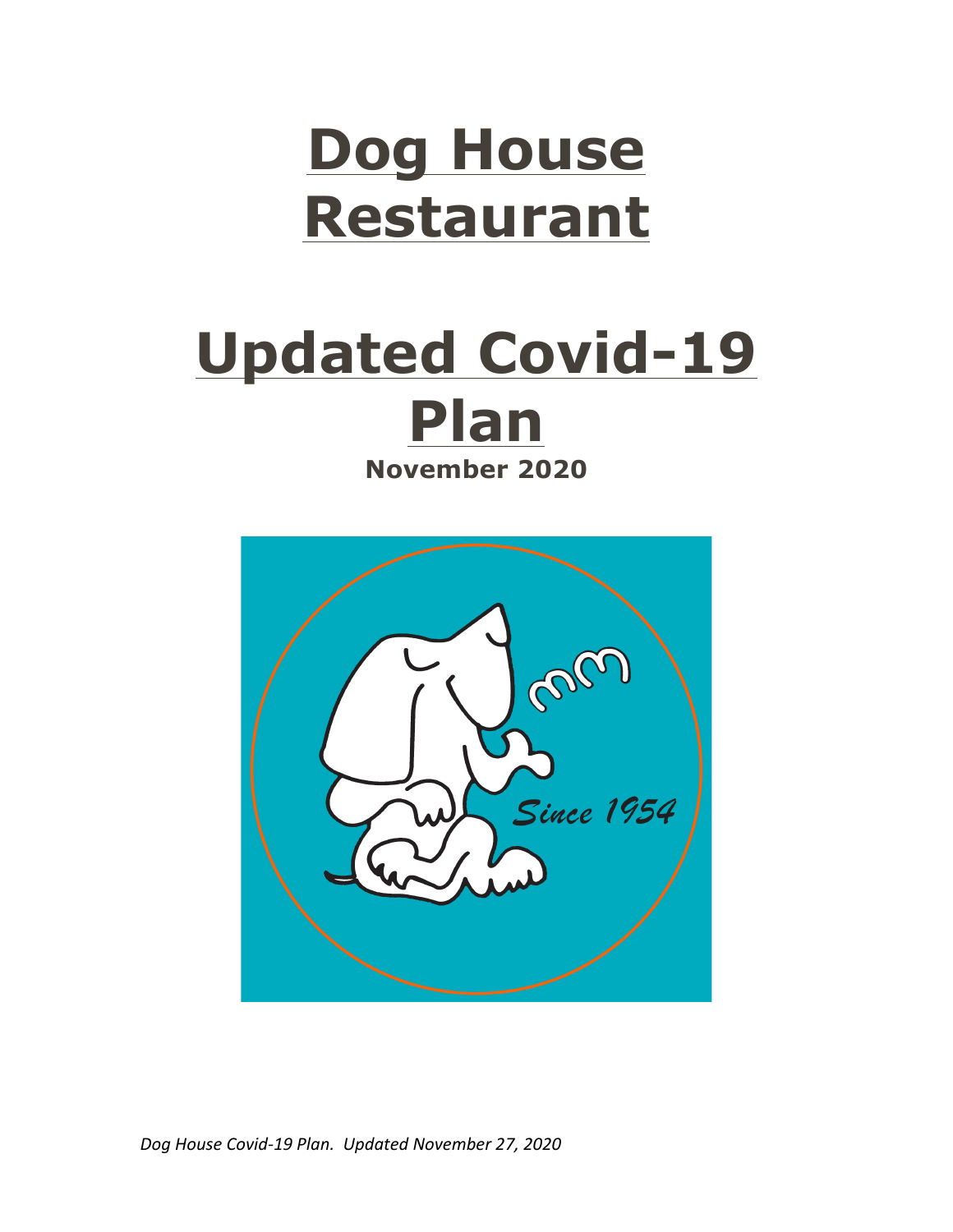### **Introduction**

The Covid-19 pandemic continues to impact everyone, and The Dog House is no exception.

We need to be united in our efforts to keep everyone safe and healthy.

Thank you for your attention, and for your commitment, to our plan.

You are the reason our customers keep coming back.

Together, we can make this happen.

#### **Updates**

Masks are mandatory for everyone to wear indoors, according to Dr. Bonnie Henry.

All staff must wear a mask.

**Customers must wear a mask when they are not seated at their tables.**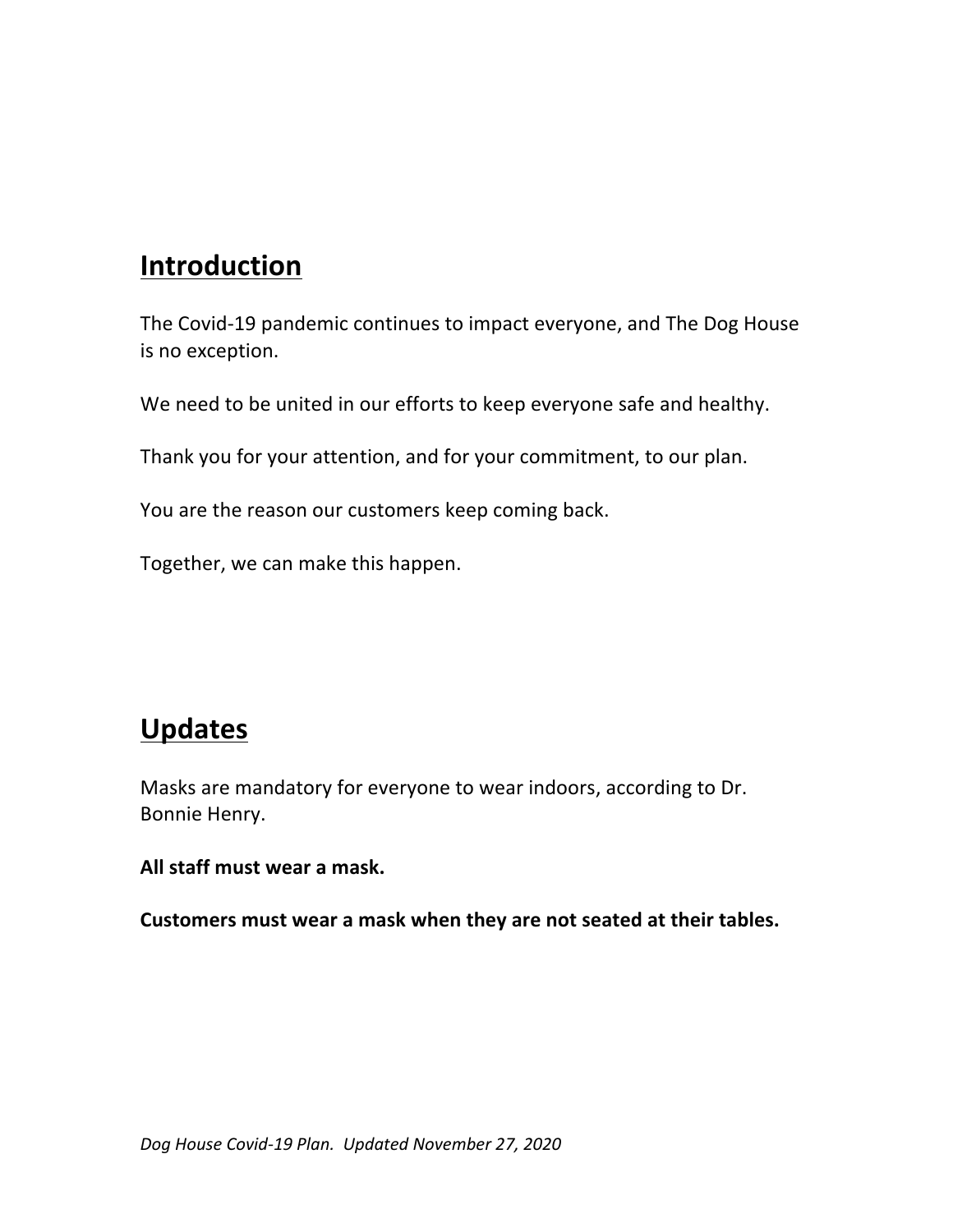#### **Coming to work**

Please arrive no more than 10 minutes prior to your shift.

Please arrive in your work **uniform**, including your **mask**. Masks are mandatory for everyone.

Please enter by the **receiving door** (this is the door closest to the punch-in clock).

There is a **health check** poster on the inside of the door. Please review it and let a manager know if you have any concerns.

When you arrive, please **hang your personal belongings** in the closet at the door. Please keep the number of personal items to a **minimum** – a jacket and a small bag or purse is ideal.

**Sanitize your hands** in the entry area before you touch anything in the restaurant. There is a handwashing/sanitizing chart posted if you are unsure of how to do this properly.

**Take your temperature** with the thermometer provided and log your temperature in the logbook provided. If your temperature is 100 degrees or above, please report to management immediately. You will be sent home to get well.

If you have **brought a meal from home**, please put your Tupperware/container in the marked bin in the bottom left of the fridge and ensure that you remember to take your container home with you at the end of your shift. Leftover containers will be thrown away each night. Please **sanitize your hands again** before touching anything more.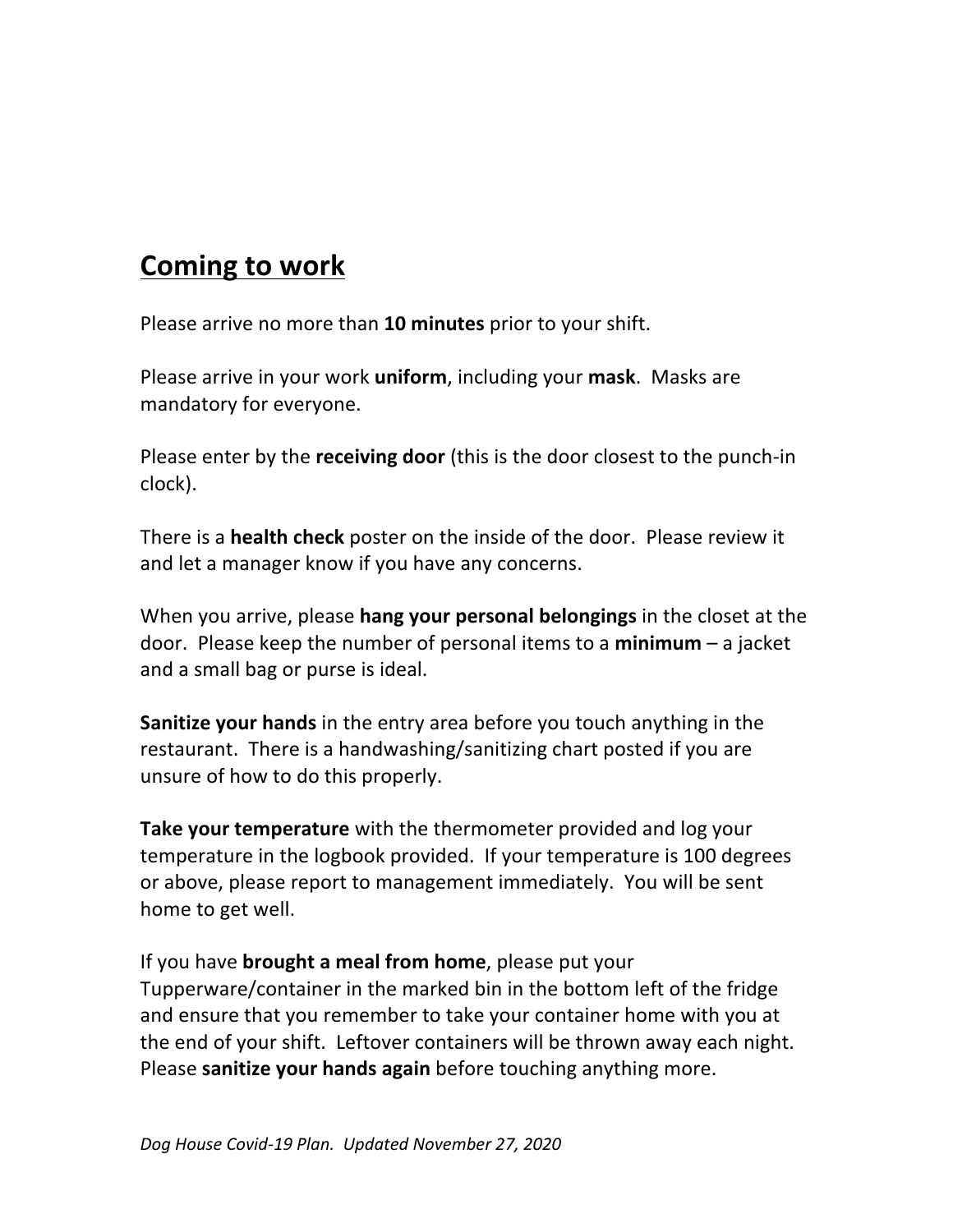**Clock in** when it is your time to start.

## **All Staff**

Must wear a mask while on shift indoors. This is now part of your uniform, and part of a recent PHO (Provincial Health Order).

**Must follow enhanced cleaning and sanitization** schedules posted throughout the restaurant. When in doubt, clean and sanitize!

Must ensure all **bottles of sanitizer** are clearly **labelled.** We have 2 kinds for sanitizing your work surfaces  $-$  a Food Sanitizer (edible but sanitizing) and Non-Food Sanitizer (70% alcohol – not for consumption). If you see one that is not, please inform management.

Must follow **physical distancing** rules whenever possible. Follow the signage and floor markers that are in place.

Must follow a **staggered break schedule**. Only one person from each department will be on break at a time. All breaks must be confirmed by management prior to taking them to ensure staff safety.

Must be **aware** of the basic **Covid-19 symptoms** and tell management if you are experiencing any of them. See the health check poster on the receiving door for a list of symptoms. If we are concerned about your health and your risk to others, we will ask you to seek medical advice.

Must **inform management** of any issue with anyone – staff or customers who do not follow the rules. All staff have the **right to refuse** service if customers are not wearing a mask when not at their tables, following physical distancing guidelines, or feel unsafe.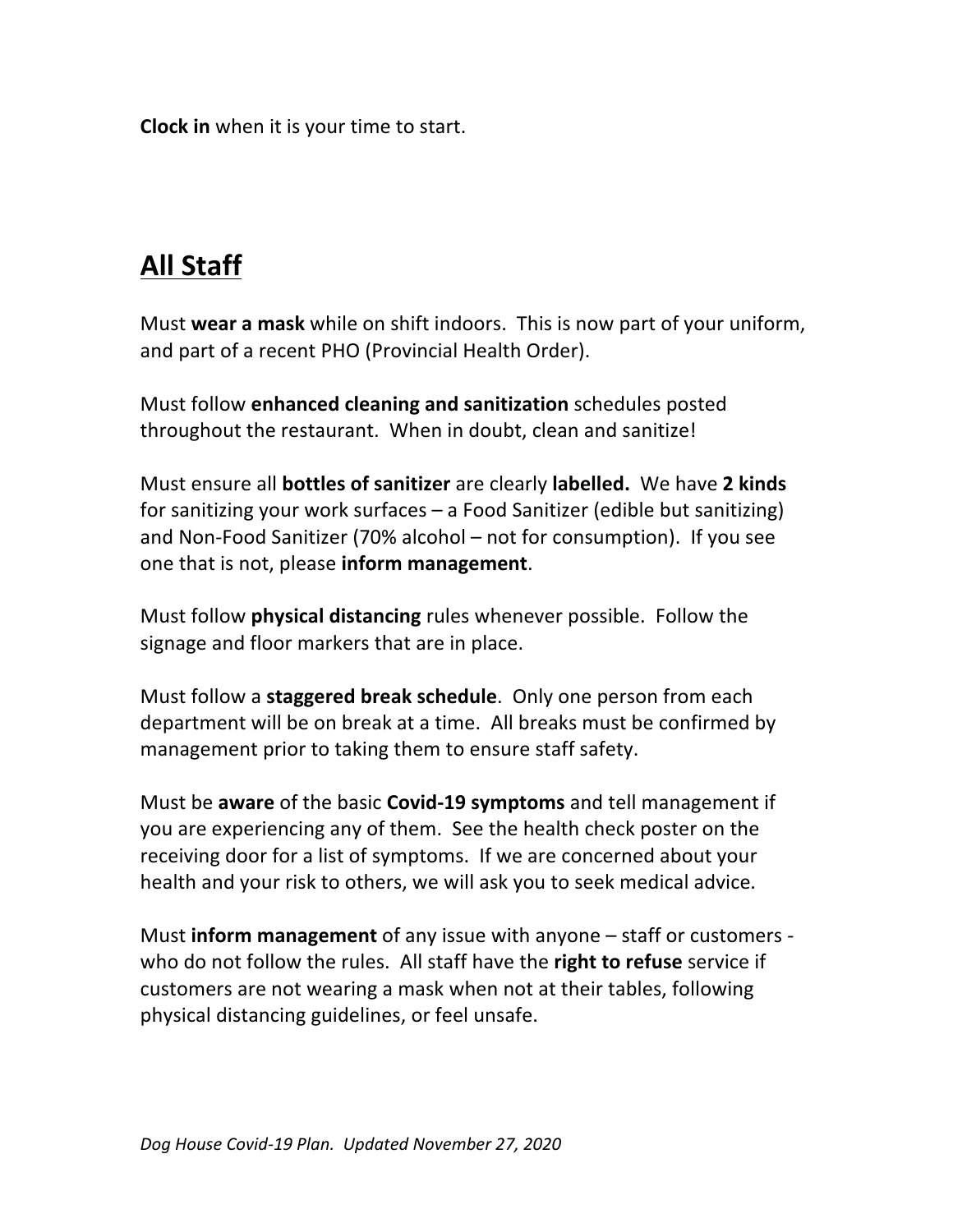#### **Servers**

Must **wear a mask**.

Must **carry a bottle of sanitizer** with you during your shift. Once you've clocked in, your first task will be to **sanitize your section** before you serve any customers.

Must follow **enhanced cleaning and sanitization** schedules posted throughout the restaurant. When in doubt, clean and sanitize!

When guests leave, you need to **clean** the table and area as usual, and then **sanitize** the area as well. This includes booth seats, walls, table edges, trim around booths, and sweeping the floor.

Must follow **physical distancing** rules and follow signage/markers on the floor.

Must follow a **staggered break schedule**.

Must **not share**/borrow pens, pencils, note pads, billfolds, etc...

We have a 60-minute **maximum dining times** for our customers to stay. If customers do not follow this, please inform management.

We have "Thank you for your Patience" signage as we know these extra sanitation steps will take more time. We are worth it!

We **cannot tolerate table hopping** or visiting between customers. **Customers are to wear a mask when not seated at their table**, as per the recent PHO (Provincial Health Order).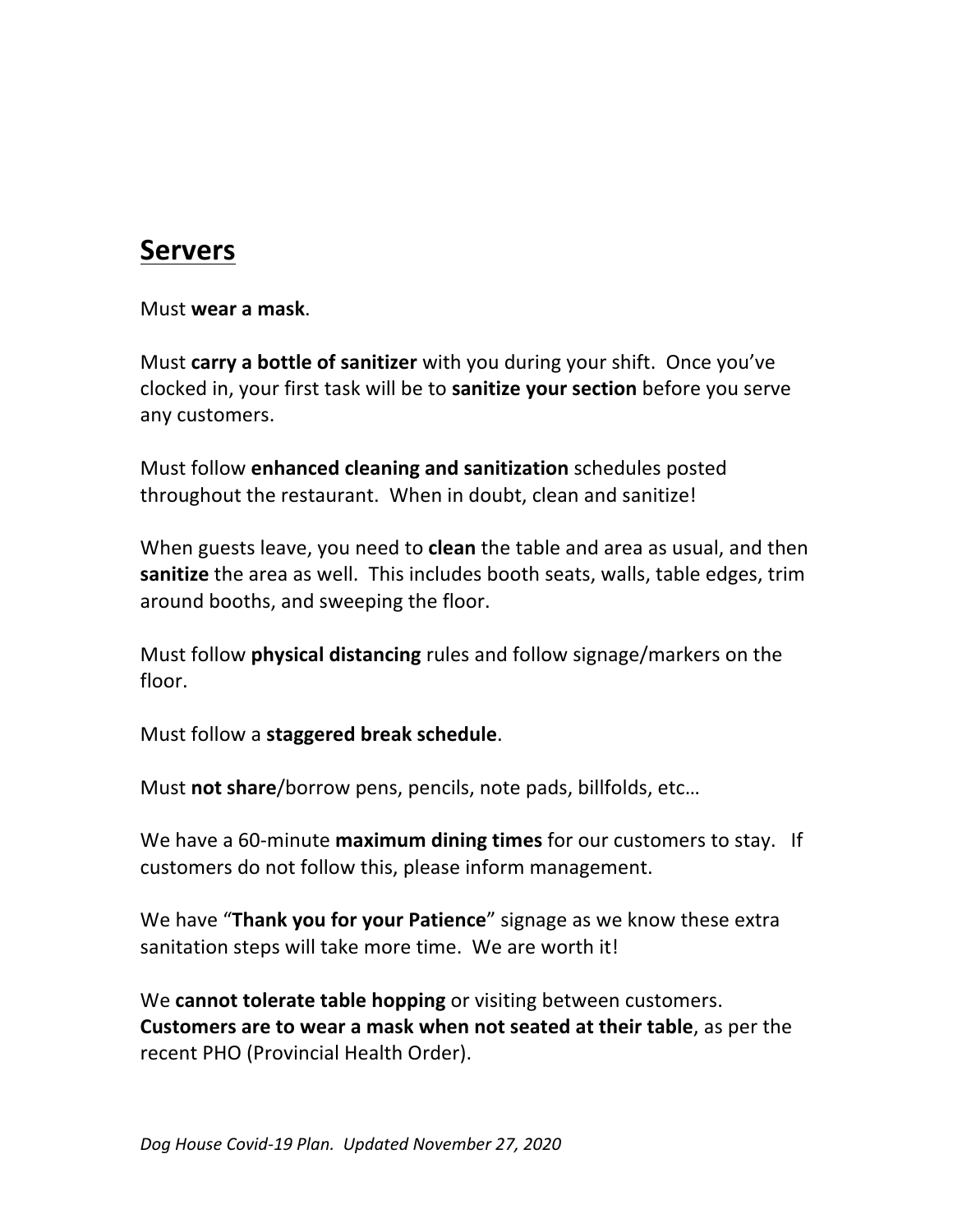We can **provide guests with takeout containers** for their leftovers, but we do not want to package the food up for them.

#### **Bussers**

Must wear a mask and gloves during your shift.

Must wash your gloved hands or change your gloves after clearing each table.

Must follow **enhanced cleaning and sanitization** schedules posted throughout the restaurant. When in doubt, clean and sanitize!

Must follow **physical distancing** rules and follow signage/markers on the floor.

Must follow a **staggered break schedule**.

We have a 60-minute **maximum dining times** for our customers to stay. If customers do not follow this, please inform management.

We have "Thank you for your Patience" signage as we know these extra sanitation steps will take more time. We are worth it!

We **cannot tolerate table hopping** or visiting between customers. **Customers are to wear a mask when not seated at their table**, as per the recent PHO (Provincial Health Order).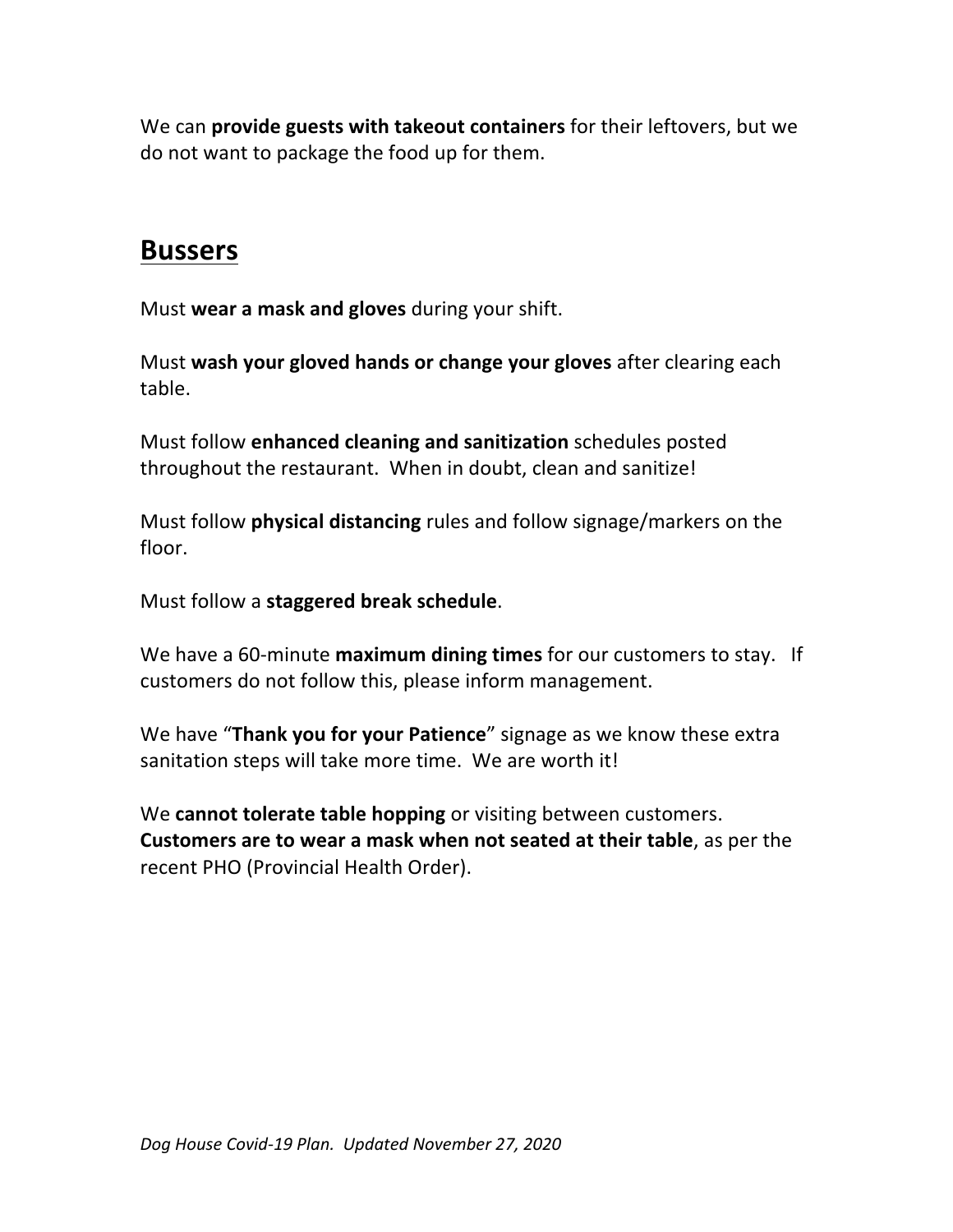## **Dishwashers/Takeout**

Must wear a mask and gloves during your shift.

Must follow **enhanced cleaning and sanitization** schedules posted throughout the restaurant.

Must follow **physical distancing** rules and follow signage/markers on the floor.

Must follow a staggered break schedule.

We have "Thank you for your Patience" signage as we know these extra sanitation steps will take more time. We are worth it!

Please **report to management** immediately any customer who is not wearing a mask indoors, following physical distancing rules, or is making you feel unsafe.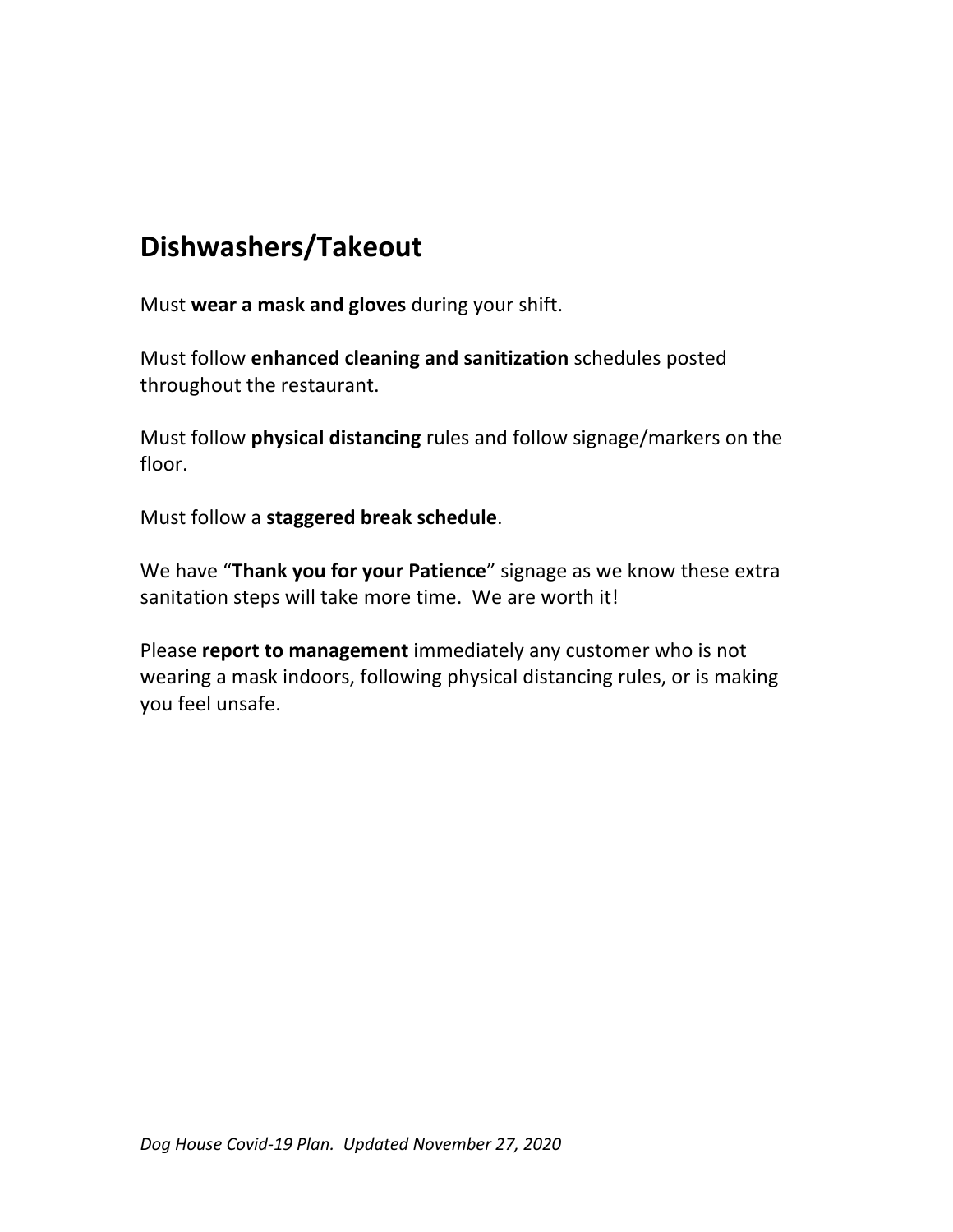## **Cooks**

Must wear a mask or face shield while on shift.

Must follow **enhanced cleaning and sanitization** schedules posted throughout the restaurant. When in doubt, clean and sanitize!

Must follow **physical distancing** rules and follow signage/markers on the floor.

Must follow a **staggered break schedule**.

Must not share cooking tools – knives, spoons, flippers, ladles, etc...

**Deliveries will be dropped off in the receiving hallway**. Delivery drivers cannot enter our cooler, freezer, or food prep areas.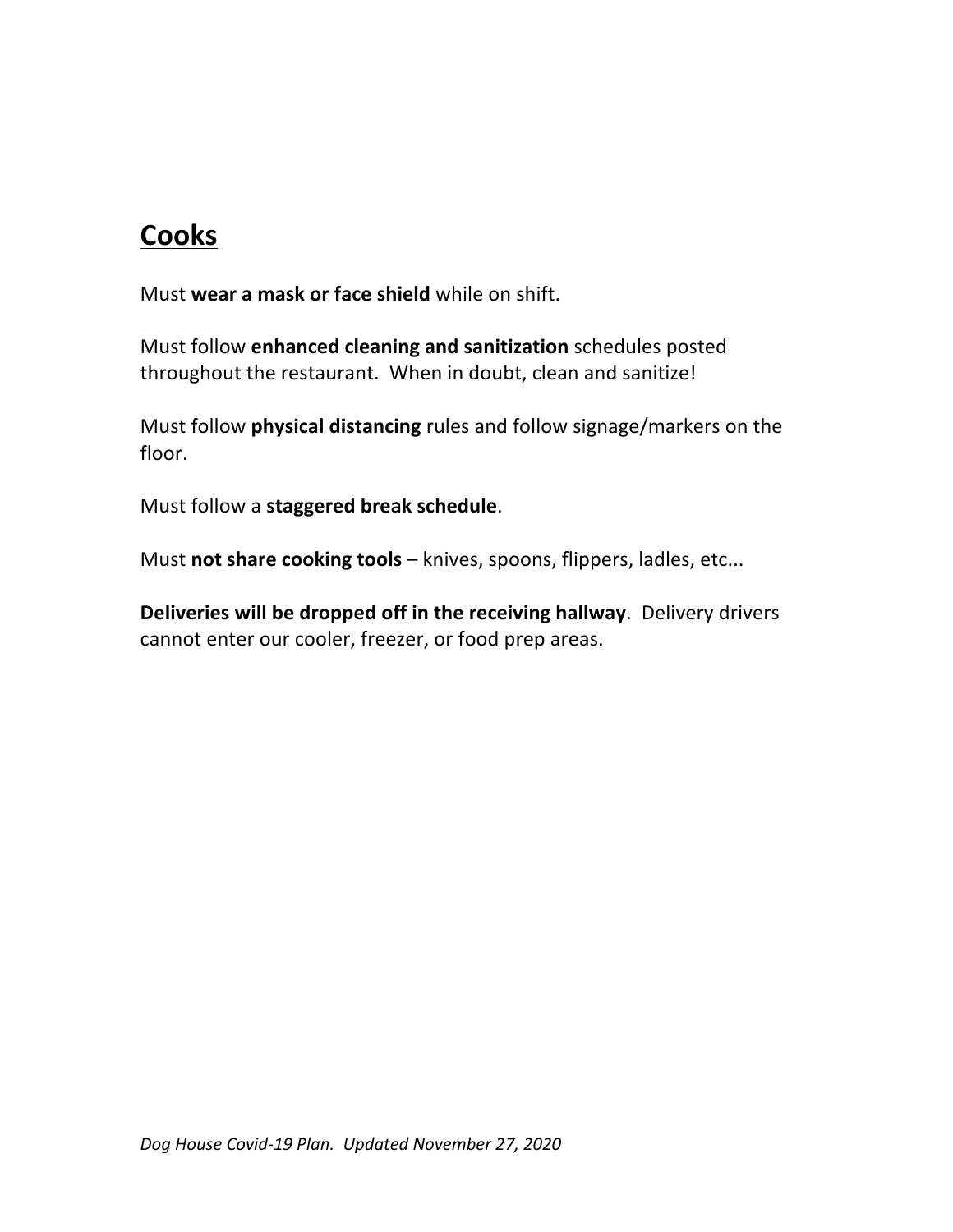## **At the End of your Shift**

Please remove your mask and take it home for cleaning.

Please **remove your gloves** if you wear them and **throw them away** properly.

Please wash and/or **sanitize your hands** at the end of your shift.

Please leave no more than 10 minutes after your shift has ended.

Servers, please tip out at the **tip out station** located outside of the office. Only **one Server at a time** is to be using this space.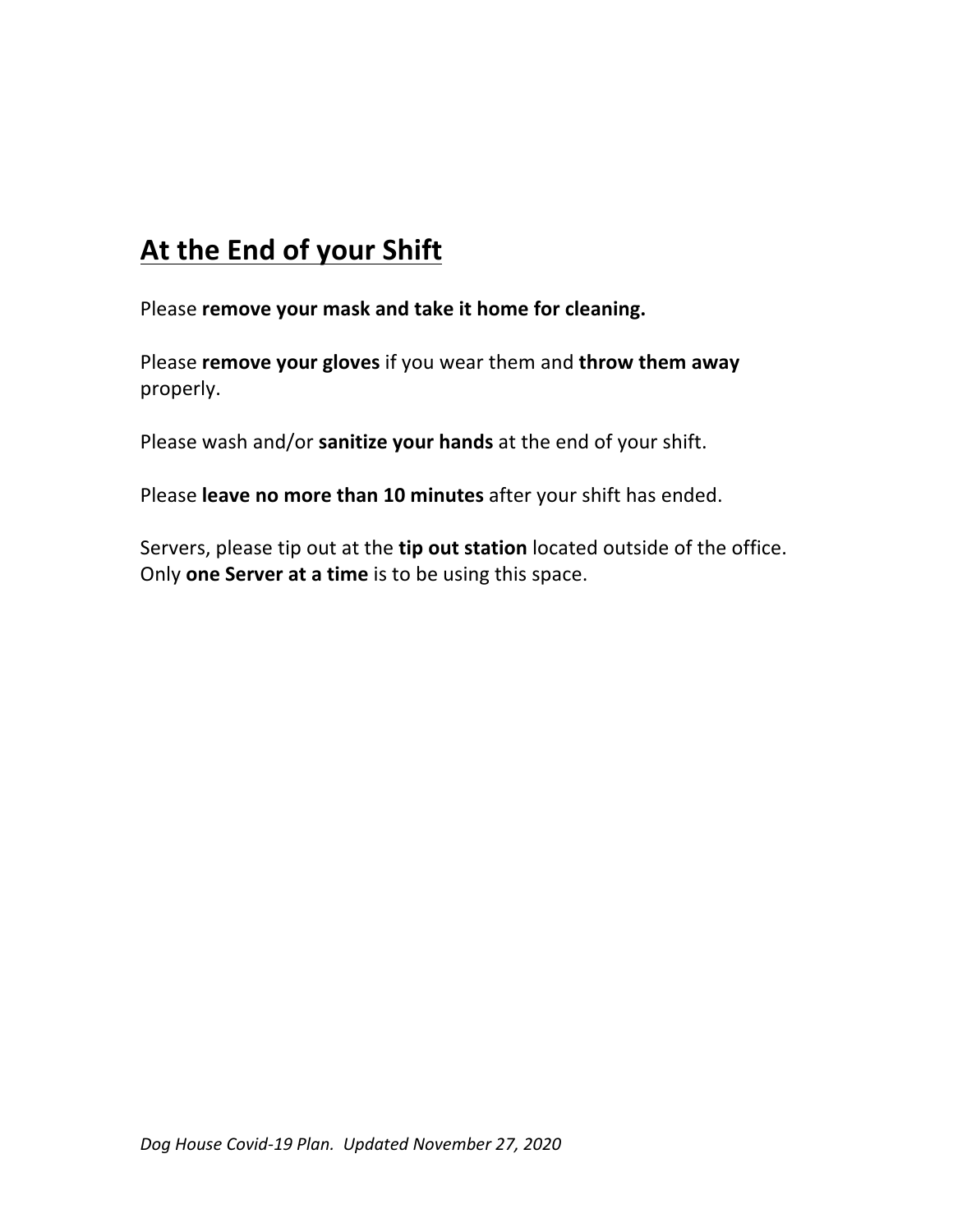### **Safety Committee**

Blair Anthony Maren Clay

Please talk to us if you have any questions or concerns about any workplace safety matter.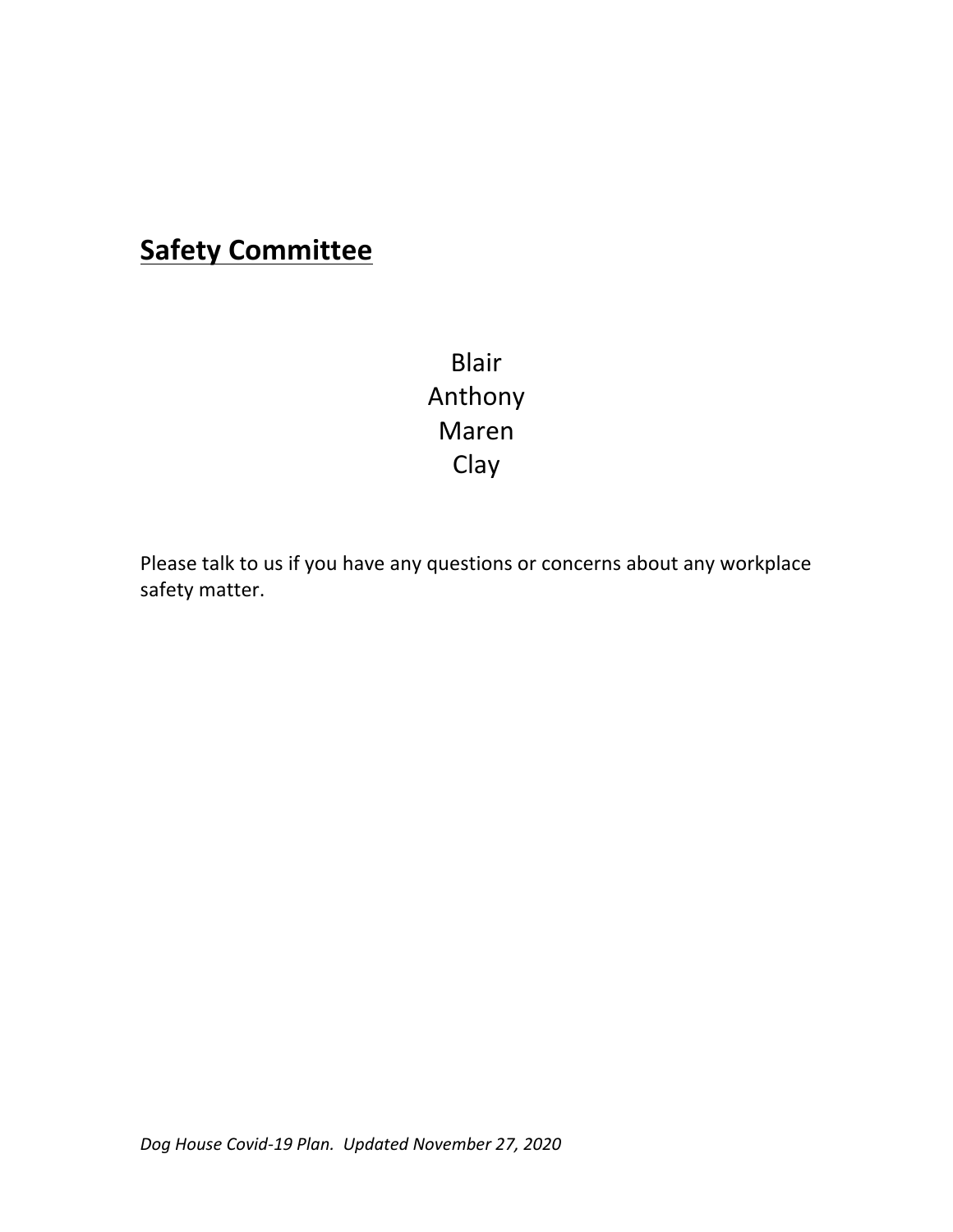#### **Resources for you**

This pandemic has taken its toll and we want you to have the support you need. Here are some resources for you. Please use them if you need them.

#### **BC CDC: British Columbia Center for Disease Control**

This is one of the best places to get the facts on Covid-19 in our province. They offer good resources on many topics from hand hygiene to sexual health to food-borne illnesses to mental health resources. http://covid-19.bccdc.ca/

#### **Covid-19 Self-Assessment Tool**

If you feel that you may have Covid-19, there is an online tool to help you self-assess before speaking to any medical practitioner if you choose. https://bc.thrive.health/

#### **HealthLink BC**

You can speak to a nurse anytime and get some guidance on how to handle any medical issue you may want to talk about (Covid-19 related or not). Have your Care Card or Personal Health Number ready for your call. https://www.healthlinkbc.ca/about-8-1-1 Phone: 8-1-1

#### **Worksafe BC**

Great resource for workplace rights and responsibilities! https://www.worksafebc.com/en

#### **CMHA: Canadian Mental Health Association**

We have a mental health center right here in Duncan. They offer several programs for different needs from one-on-one counselling to group programs to referrals for other sources of help. https://www.cmhacowichanvalley.com/

*Dog House Covid-19 Plan. Updated November 27, 2020*